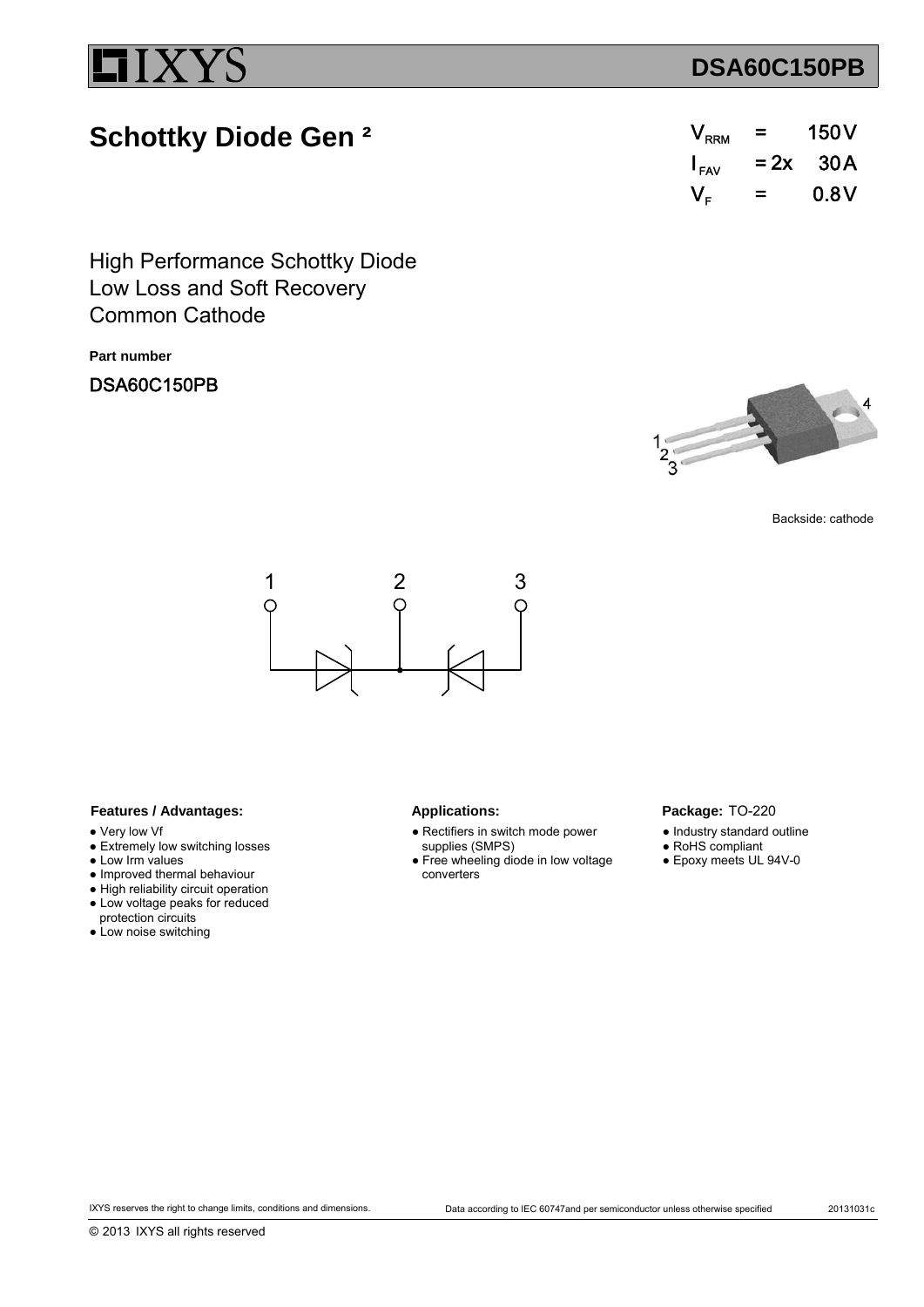### **XYS** I 51

# **DSA60C150PB**

| <b>Schottky</b>    |                                              |                                           |                                                                  | Ratings |      |      |           |
|--------------------|----------------------------------------------|-------------------------------------------|------------------------------------------------------------------|---------|------|------|-----------|
| Symbol             | <b>Definition</b>                            | <b>Conditions</b>                         |                                                                  | min.    | typ. | max. | Unit      |
| $V_{\mathsf{RSM}}$ | max. non-repetitive reverse blocking voltage |                                           | $25^{\circ}$ C<br>$T_{VJ}$ =                                     |         |      | 150  | $\vee$    |
| V <sub>RRM</sub>   | max. repetitive reverse blocking voltage     |                                           | $T_{VJ}$ = 25°C                                                  |         |      | 150  | $\vee$    |
| $I_R$              | reverse current, drain current               | 150 V<br>$V_{\rm P}$<br>$\equiv$          | $T_{VJ}$ = 25°C                                                  |         |      | 450  | μA        |
|                    |                                              | $V_R$ = 150 V                             | $T_{VJ}$ = 125°C                                                 |         |      | 5    | mA        |
| $V_F$              | forward voltage drop                         | 30 A<br>$I_F =$                           | $T_{VJ}$ = 25°C                                                  |         |      | 0.93 | V         |
|                    |                                              | 60 A<br>$I_F =$                           |                                                                  |         |      | 1.09 | V         |
|                    |                                              | 30 A<br>$\vert_{\rm F}$ =                 | $T_{VJ}$ = 125 $^{\circ}$ C                                      |         |      | 0.80 | V         |
|                    |                                              | 60 A<br>$\vert_{E}$ =                     |                                                                  |         |      | 0.98 | V         |
| $I_{\text{FAV}}$   | average forward current                      | $T_c$ = 150 $^{\circ}$ C                  | $T_{VJ}$ = 175°C                                                 |         |      | 30   | A         |
|                    |                                              | rectangular<br>$d = 0.5$                  |                                                                  |         |      |      |           |
| $V_{F0}$           | threshold voltage                            |                                           | $T_{VJ}$ = 175°C                                                 |         |      | 0.55 | $\vee$    |
| $r_{\rm F}$        | slope resistance                             | for power loss calculation only           |                                                                  |         |      | 6    | $m\Omega$ |
| $R_{th,IC}$        | thermal resistance junction to case          |                                           |                                                                  |         |      | 0.85 | K/W       |
| $R_{\rm thCH}$     | thermal resistance case to heatsink          |                                           |                                                                  |         | 0.50 |      | K/W       |
| $P_{\text{tot}}$   | total power dissipation                      |                                           | $25^{\circ}$ C<br>$\mathsf{T}_{\texttt{C}}$<br>$\qquad \qquad =$ |         |      | 175  | W         |
| $I_{FSM}$          | max. forward surge current                   | t = 10 ms; (50 Hz), sine; $V_R$ = 0 V     | $45^{\circ}$ C<br>$T_{VJ}$ =                                     |         |      | 390  | A         |
| $C_{J}$            | junction capacitance                         | $V_{\rm R} =$<br>$12 \text{ V}$ f = 1 MHz | $T_{VJ}$ = 25°C                                                  |         | 289  |      | pF        |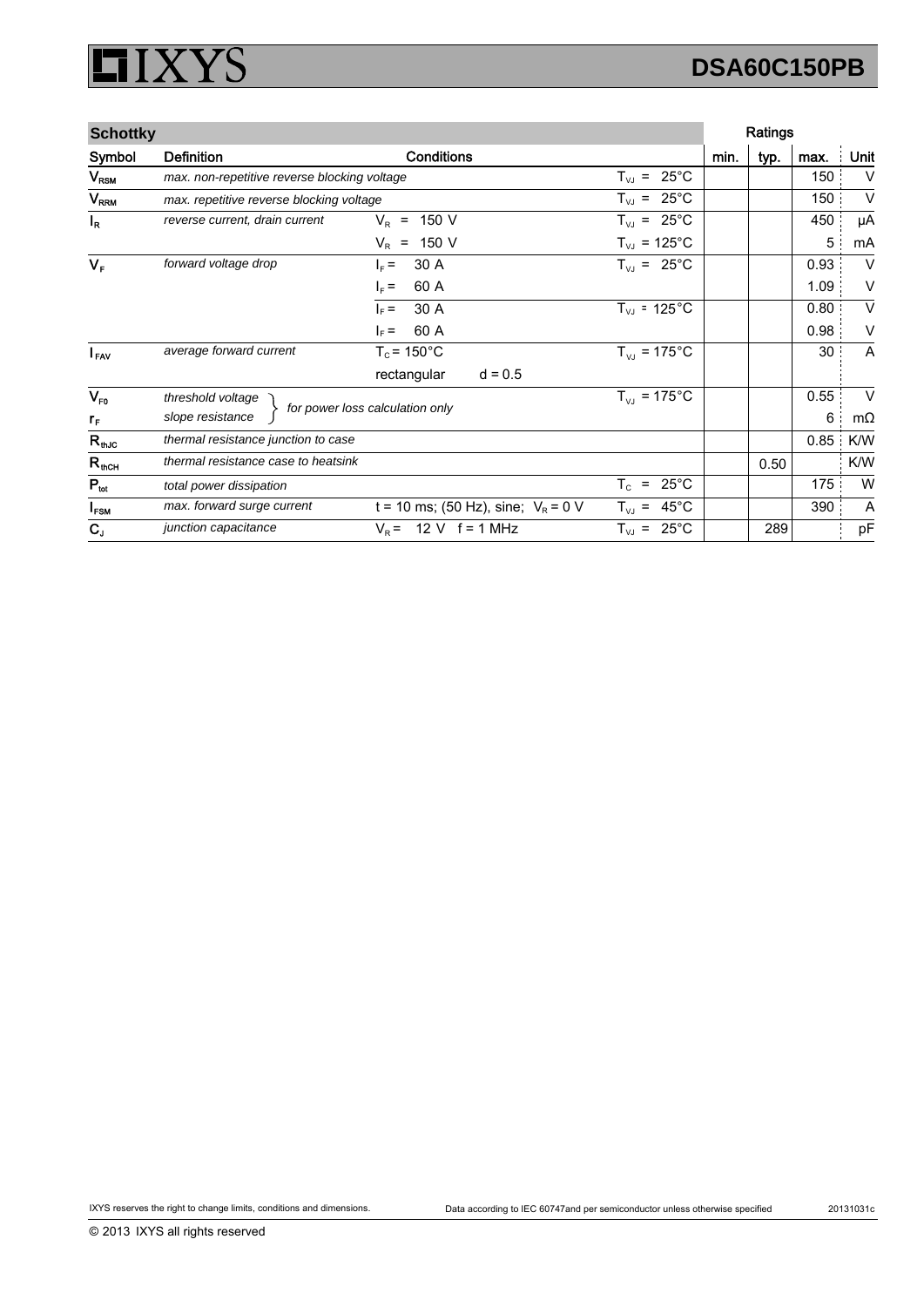

# **DSA60C150PB**

| Package<br><b>TO-220</b> |                              |                            |       | Ratings |      |             |  |
|--------------------------|------------------------------|----------------------------|-------|---------|------|-------------|--|
| Symbol                   | <b>Definition</b>            | <b>Conditions</b>          | min.  | typ.    | max. | Unit        |  |
| l <sub>RMS</sub>         | <b>RMS</b> current           | per terminal <sup>1)</sup> |       |         | 35   | A           |  |
| $T_{\nu J}$              | virtual junction temperature |                            | $-55$ |         | 175  | °C          |  |
| $T_{op}$                 | operation temperature        |                            | $-55$ |         | 150  | $^{\circ}C$ |  |
| $T_{\text{stg}}$         | storage temperature          |                            | $-55$ |         | 150  | $^{\circ}C$ |  |
| Weight                   |                              |                            |       | 2       |      | g           |  |
| $M_{\rm p}$              | mounting torque              |                            | 0.4   |         | 0.6  | Nm          |  |
| $F_c$                    | mounting force with clip     |                            | 20    |         | 60   | N           |  |





## Part number

- $D = Diode$ S = Schottky Diode
- $A =$  low VF
- 60 Current Rating [A] =
- $C =$  Common Cathode
- 150 = Reverse Voltage [V]  $PB = TO-220AB(3)$

| Ordering | Part Number     | <b>Marking on Product</b>  | Deliverv Mode | $-0.01$<br>Quantity | Code No. |
|----------|-----------------|----------------------------|---------------|---------------------|----------|
| Standard | 150PB<br>DSA60C | 150PB<br><b>NSA60</b><br>∪ | ube           | 50                  | 509198   |

| <b>Similar Part</b> | Package      | Voltage class |
|---------------------|--------------|---------------|
| DSA50C150HB         | TO-247AD (3) | 150           |

|                     | <b>Equivalent Circuits for Simulation</b> |                 | * on die level | $T_{V1}$ = 175 °C |
|---------------------|-------------------------------------------|-----------------|----------------|-------------------|
| $I \rightarrow V_0$ | $R_0$ -                                   | <b>Schottky</b> |                |                   |
| $V_{0 \text{ max}}$ | threshold voltage                         | 0.55            |                |                   |
| $R_{0 \text{ max}}$ | slope resistance *                        | 28              |                | $m\Omega$         |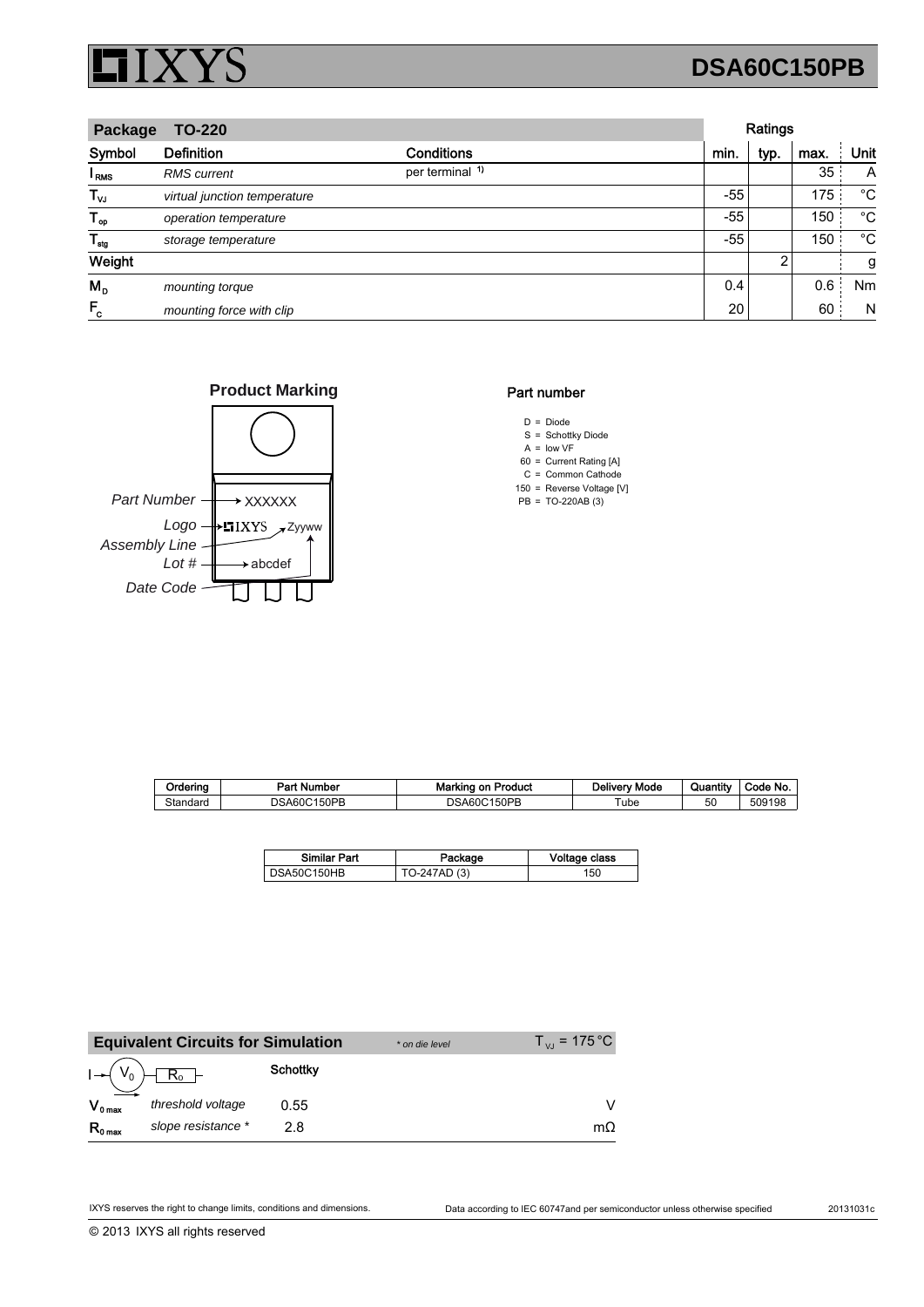# **DSA60C150PB**





| Dim.           | Millimeter |       | Inches |            |
|----------------|------------|-------|--------|------------|
|                | Min.       | Max.  | Min.   | Max.       |
| A              | 4.32       | 4.82  | 0.170  | 0.190      |
| A <sub>1</sub> | 1.14       | 1.39  | 0.045  | 0.055      |
| A <sub>2</sub> | 2.29       | 2.79  | 0.090  | 0.110      |
| b              | 0.64       | 1.01  | 0.025  | 0.040      |
| b2             | 1.15       | 1.65  | 0.045  | 0.065      |
| С              | 0.35       | 0.56  | 0.014  | 0.022      |
| D              | 14.73      | 16.00 | 0.580  | 0.630      |
| Е              | 9.91       | 10.66 | 0.390  | 0.420      |
| e              | 2.54       | BSC   | 0.100  | <b>BSC</b> |
| H1             | 5.85       | 6.85  | 0.230  | 0.270      |
| L              | 12.70      | 13.97 | 0.500  | 0.550      |
| L1             | 2.79       | 5.84  | 0.110  | 0.230      |
| ØΡ             | 3.54       | 4.08  | 0.139  | 0.161      |
| Q              | 2.54       | 3.18  | 0.100  | 0.125      |



© 2013 IXYS all rights reserved